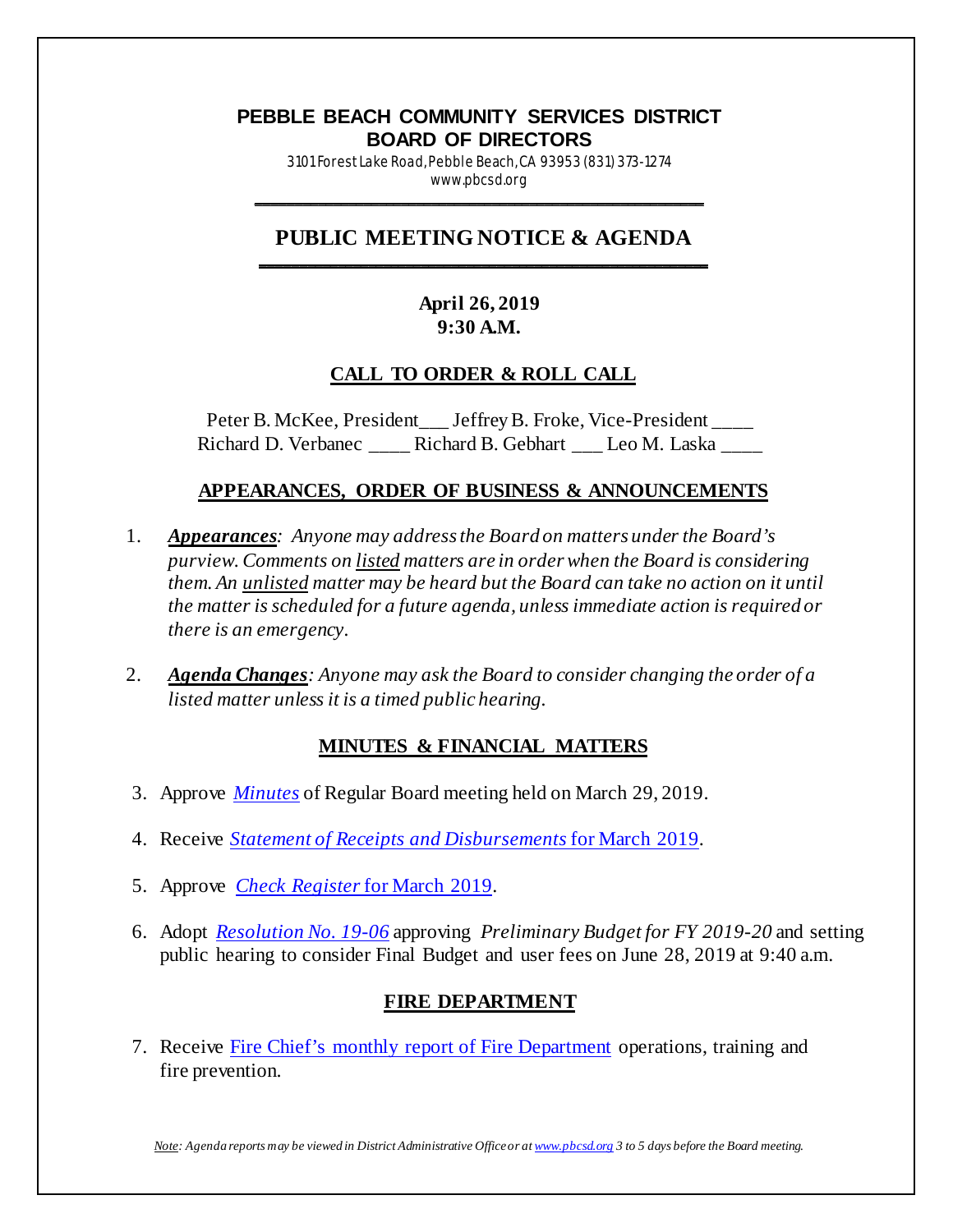8. Approve update of [Fire Defense Plan and authorize agreements for vegetative](http://pbcsd.org/wp-content/uploads/pbcsd/meetings/board/2019/2019-04-26/08-Fire-Defense-Plan-Fuel-Reduction-Projects-Budget-Increase-Agreements-Authorization.pdf)  management services for 2019 [Pebble Beach fuel reduction projects.](http://pbcsd.org/wp-content/uploads/pbcsd/meetings/board/2019/2019-04-26/08-Fire-Defense-Plan-Fuel-Reduction-Projects-Budget-Increase-Agreements-Authorization.pdf)

## **MAINTENANCE, ENGINEERING & CONSTRUCTION**

- 9. Receive monthly utilities [operations and maintenance report](http://pbcsd.org/wp-content/uploads/pbcsd/meetings/board/2019/2019-04-26/09-Operations-Maintenance-Board-Report-for-April-2019.pdf) for wastewater collection, treatment and disposal and recycled water distribution systems.
- 10. Receive status report regarding active **PBCSD** capital [improvement projects.](http://pbcsd.org/wp-content/uploads/pbcsd/meetings/board/2019/2019-04-26/10-Capital-Improvement-Projects-Report.pdf)
- 11. Receive [Carmel Area Wastewater District reports and information](http://pbcsd.org/wp-content/uploads/pbcsd/meetings/board/2019/2019-04-26/11-CAWD-Board-Meeting-Agenda-Reports.pdf) concerning matters of mutual interest to PBCSD and CAWD:
	- A. Report from Director Laska on April 25, 2019 CAWD Board meeting
	- B. Assign Director Verbanec to attend CAWD Board of Directors meeting scheduled for Thursday, May 30, 2019 at 3945 Rio Rd., Carmel.

# **SOLID WASTE MANAGEMENT**

12. Receive [report regarding Monterey Regional Waste Management District](http://pbcsd.org/wp-content/uploads/pbcsd/meetings/board/2019/2019-04-26/12-MRWMD-Board-Meeting-Agenda-GM-Report.pdf)  [\(MRWMD\) Board meeting held on April](http://pbcsd.org/wp-content/uploads/pbcsd/meetings/board/2019/2019-04-26/12-MRWMD-Board-Meeting-Agenda-GM-Report.pdf) 19, 2019.

# **LAW ENFORCEMENT**

- 13. Receive [Law Enforcement Program Status Report for quarter ending March](http://pbcsd.org/wp-content/uploads/pbcsd/meetings/board/2019/2019-04-26/13-Law-Enforcement-Program-Status-Report-for-Quarter-Ending-March-31-2019.pdf) 31, [2019.](http://pbcsd.org/wp-content/uploads/pbcsd/meetings/board/2019/2019-04-26/13-Law-Enforcement-Program-Status-Report-for-Quarter-Ending-March-31-2019.pdf)
- 14. Adopt *[Resolution 19-07](http://pbcsd.org/wp-content/uploads/pbcsd/meetings/board/2019/2019-04-26/14-Resolution-19-07-CHP-Agreement-Extension-through-June-2020.pdf)* approving amendment to extend term of agreement with California Highway Patrol through June 2020.

# **GENERAL GOVERNMENT**

- 15. Receive [report on April 16, 2019 meeting of the Special Districts Association of](http://pbcsd.org/wp-content/uploads/pbcsd/meetings/board/2019/2019-04-26/15-Special-Districts-Association-Monterey-County-Meeting-on-April-16-2019.pdf)  [Monterey County.](http://pbcsd.org/wp-content/uploads/pbcsd/meetings/board/2019/2019-04-26/15-Special-Districts-Association-Monterey-County-Meeting-on-April-16-2019.pdf)
- 16. Review [minutes of Safety Committee for April 18, 2019 meeting.](http://pbcsd.org/wp-content/uploads/pbcsd/meetings/board/2019/2019-04-26/16-Safety-Committee-Meeting-Minutes-for-04-18-2019.pdf)

*Note: Agenda reports may be viewed in District Administrative Office or a[t www.pbcsd.org](http://www.pbcsd.org/) 3 to 5 days before the Board meeting.*